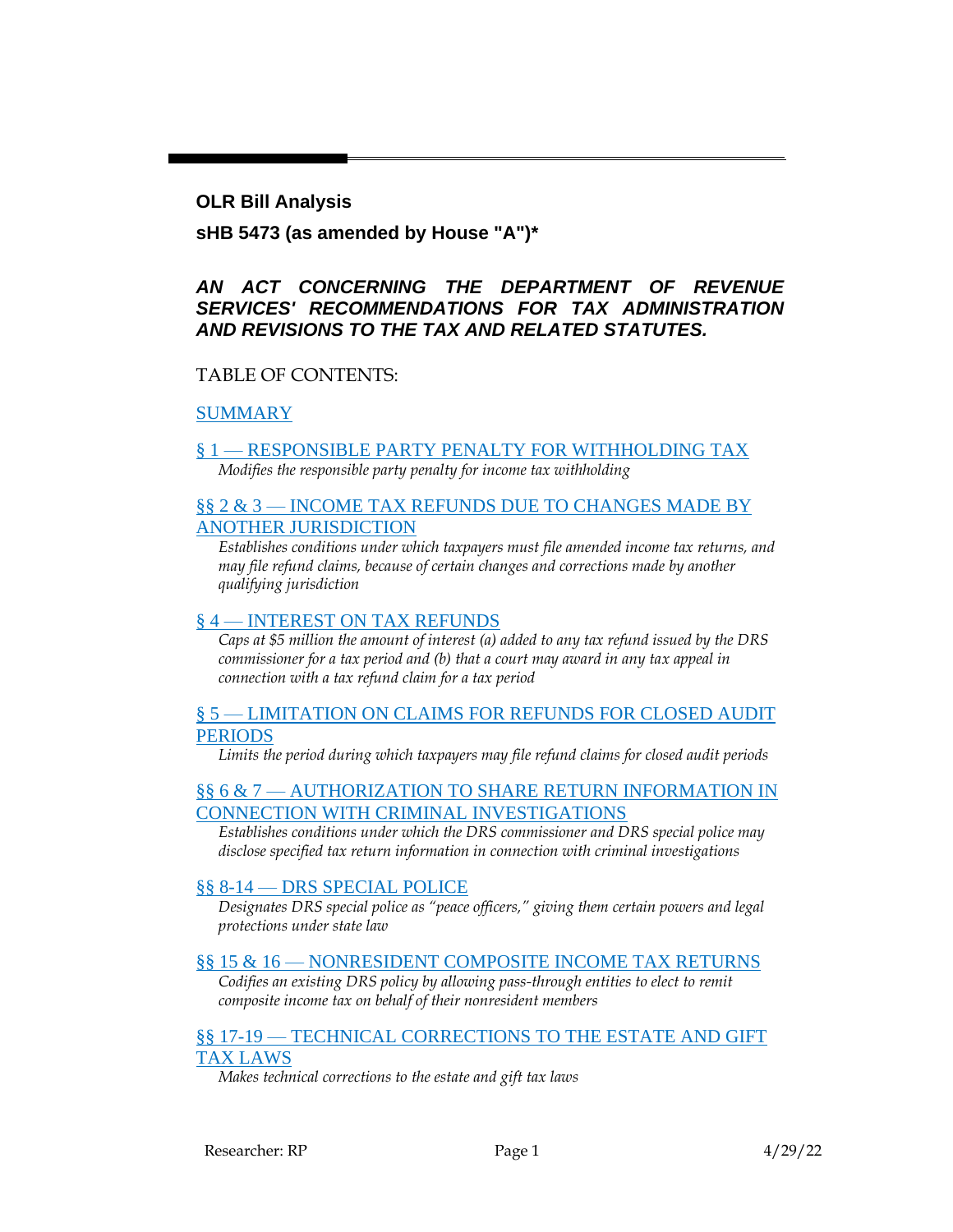## § 20 — [CONVEYANCE TAX CREDIT AGAINST THE INCOME TAX](#page-8-0)

*Modifies the conveyance tax credit that applies against the personal income tax*

### §§ 21-30 — [SALES AND USE TAX REASSESSMENTS](#page-8-1)

*Authorizes the DRS commissioner to impose more than one sales and use tax deficiency assessment (i.e., reassessments) for a tax period*

### § 31 — [STATUTE OF LIMITATIONS ON COLLECTION ACTIONS](#page-9-0)

*Generally prohibits the DRS commissioner from collecting a tax after 10 years (1) from the date the tax was reported on a return filed with DRS or (2) in the case of an assessment, from the date the assessment became final*

### § 32 — [DRS STUDY ON SALE OF OUTSTANDING TAX LIABILITIES](#page-10-0)

*Requires the DRS commissioner to study the feasibility of selling outstanding state tax liabilities and report his findings and recommendations to the legislature by January 1, 2023*

### §§ 33 & 34 — [OUT-OF-STATE DEBT COLLECTIONS](#page-10-1)

*(1) Extends existing laws on enforcing tax debts in other states to the District of Columbia and (2) requires the attorney general and DRS commissioner, by February 15, 2023, to report to the legislature on these enforcement efforts during the 2021 and 2022 calendar years*

### § 35 — [CONDITIONS FOR LICENSE OR PERMIT ISSUANCE OR](#page-11-0)  [RENEWAL](#page-11-0)

*Expands the circumstances under which the DRS commissioner is prohibited from issuing or renewing certain permits or licenses*

### § 36 — [PERSONAL INCOME TAX STUDY](#page-12-0)

*Requires the DRS commissioner to study alternative approaches for imposing the personal income tax with respect to taxpayer residency*

## [BACKGROUND](#page-12-1)

## <span id="page-1-0"></span>**SUMMARY**

This bill makes numerous tax administration-related changes. Among other things, it:

- 1. caps at \$5 million the amount of interest (a) added to any tax refund issued by the Department of Revenue Services (DRS) commissioner for a tax period and (b) that a court may award in any tax appeal in connection with a tax refund claim for a tax period (§ 4);
- 2. establishes conditions under which the DRS commissioner and DRS special police may disclose specified tax return information in connection with criminal investigations ( $\S$ § 6 & 7);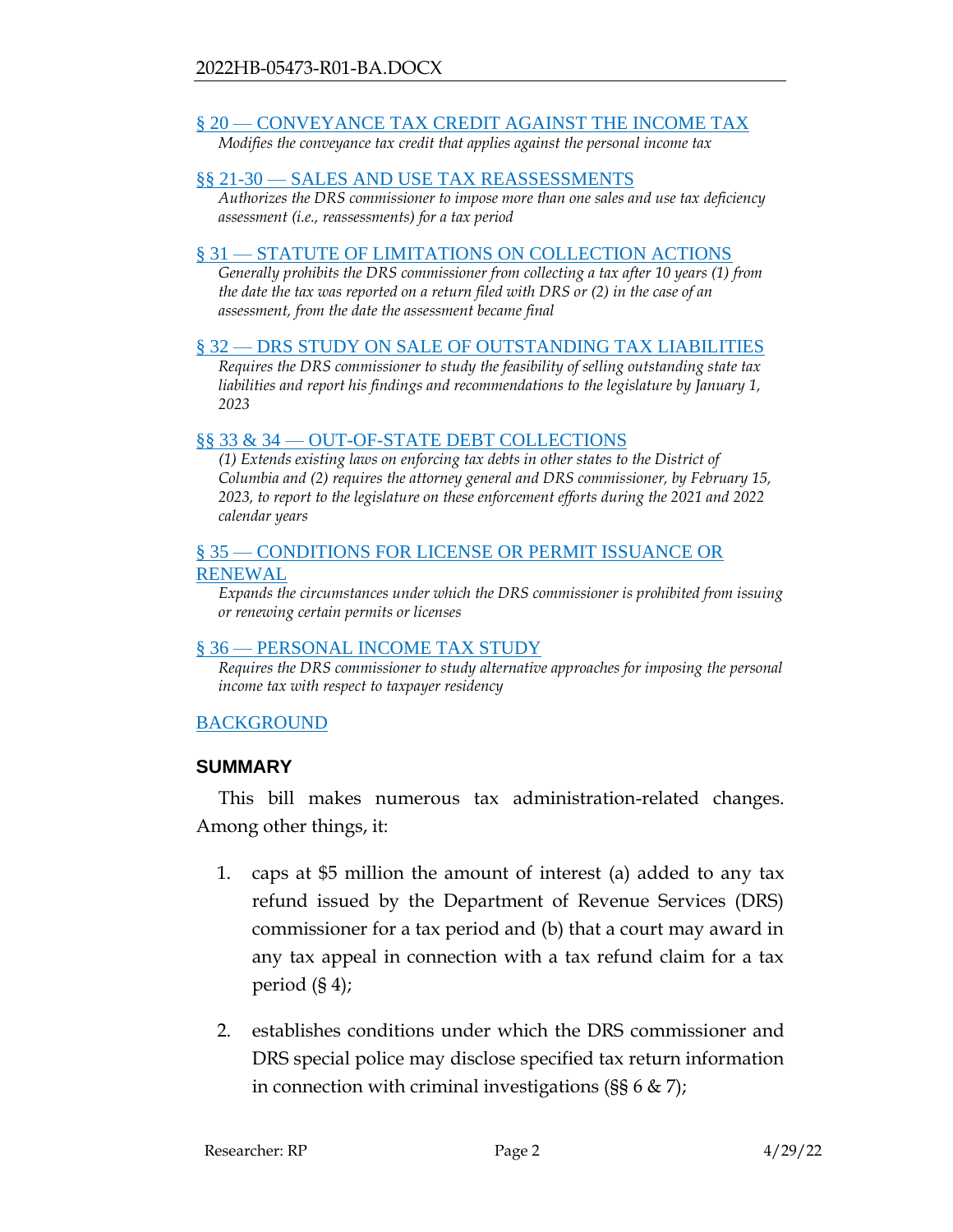- 3. designates DRS special police as "peace officers," thus giving them certain powers and legal protections under state law (§§ 8- 14);
- 4. modifies the conveyance tax credit that applies against the personal income tax (§ 20);
- 5. authorizes the DRS commissioner to impose more than one sales and use tax deficiency assessment (i.e., reassessments) for a tax period (§§ 21-30);
- 6. generally prohibits the DRS commissioner from collecting a tax after 10 years (a) from the date the tax was reported on a return filed with DRS or (b) in the case of an assessment, from the date the assessment became final (§ 31);
- 7. requires the DRS commissioner to study the feasibility of selling outstanding tax liabilities and report his findings and recommendations to the Finance, Revenue and Bonding Committee (§ 32);
- 8. requires the attorney general and DRS commissioner to report to the Finance, Revenue and Bonding Committee on tax enforcement efforts in other states during the 2021 and 2022 calendar years (§ 34); and
- 9. expands the circumstances under which the DRS commissioner is prohibited from issuing or renewing certain permits or licenses (§ 35).

\*House Amendment "A" eliminates provisions (1) establishing conditions under which the DRS commissioner may sell certain outstanding tax debt to consumer collection agencies, requiring instead that the commissioner conduct a study on the feasibility for doing so, and (2) authorizing the DRS commissioner to enter into agreements with collection agencies and attorneys for collection services to collect a taxpayer's unpaid taxes within and outside the state. It also adds the provision requiring the attorney general and DRS commissioner to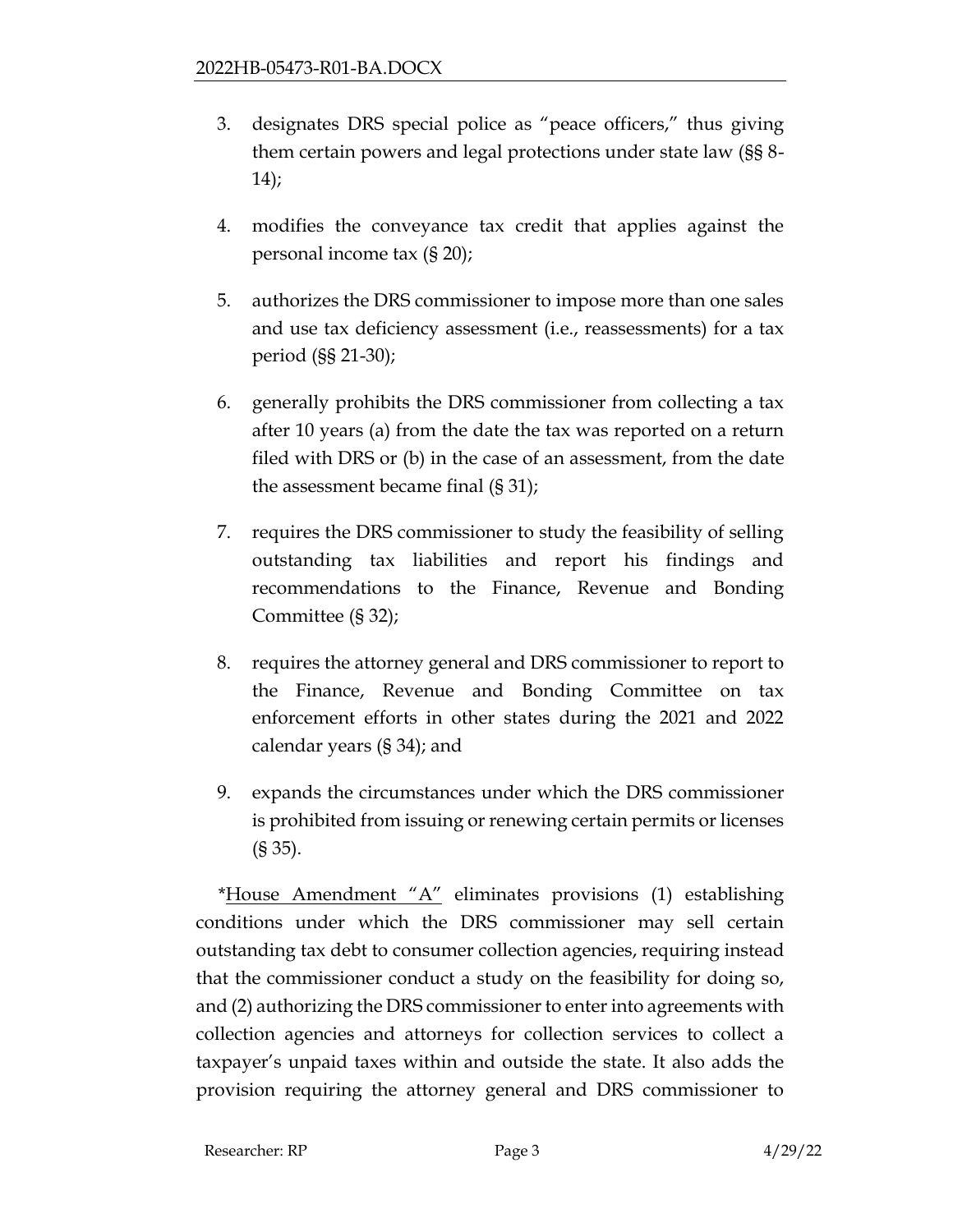report to the legislature on tax enforcement efforts in other states during the 2021 and 2022 calendar years.

EFFECTIVE DATE: Upon passage, except the technical corrections to the estate and gift tax laws are effective October 1, 2022, and the amended tax return provisions apply to tax years beginning on or after January 1, 2022.

# <span id="page-3-0"></span>**§ 1 — RESPONSIBLE PARTY PENALTY FOR WITHHOLDING TAX**

*Modifies the responsible party penalty for income tax withholding*

By law, anyone required to collect, truthfully account for, and pay Connecticut personal income tax who willfully fails to do so, or who willfully attempts to evade or defeat the tax or its payment, is liable for a penalty equal to the total amount of tax evaded or not collected, accounted for, or paid. The bill additionally makes them liable for any penalty or interest attributable to these actions. Under the bill, the penalty amount for which a person may be personally liable under this provision must be collected according to existing state income tax collection laws.

# <span id="page-3-1"></span>**§§ 2 & 3 — INCOME TAX REFUNDS DUE TO CHANGES MADE BY ANOTHER JURISDICTION**

*Establishes conditions under which taxpayers must file amended income tax returns, and may file refund claims, because of certain changes and corrections made by another qualifying jurisdiction*

By law, taxpayers must file an amended personal income tax return if they claimed a credit for income tax paid to a qualifying jurisdiction (e.g., another state) on their original return and the jurisdiction's tax officials or courts made a change to, or a correction that changes, the amount of tax the taxpayer owes to the jurisdiction (and thus changes the amount of the allowable Connecticut income tax credit). The bill additionally requires taxpayers who claimed this credit to file an amended return for any tax year in which the qualifying jurisdiction's tax officials or courts issued an assessment against the taxpayer for failing to file an income tax return with the jurisdiction.

As under existing law, taxpayers must file these amended returns within 90 days after the final determination of the tax due to the other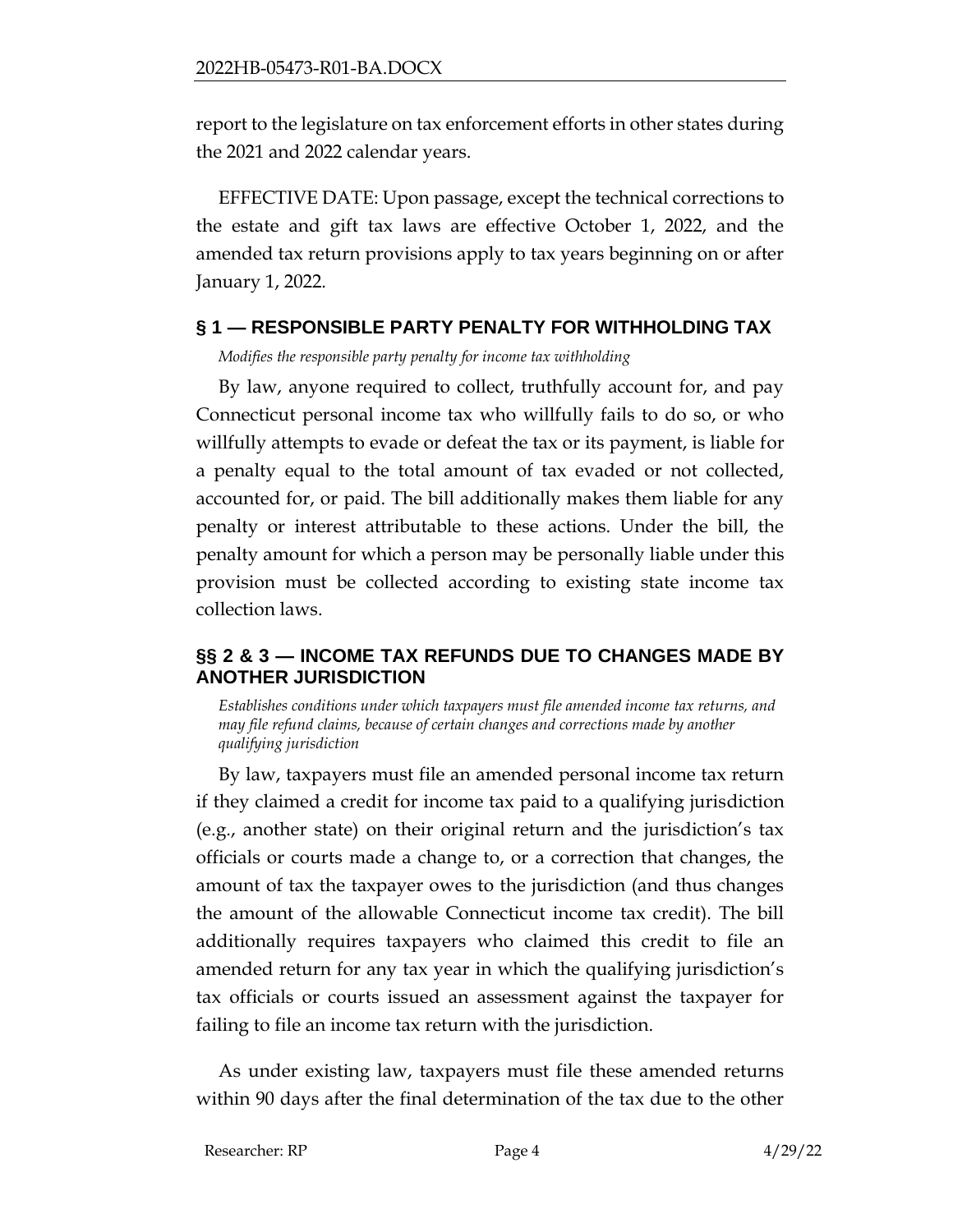jurisdiction. Under the bill, if a taxpayer files an amended return as a direct result of paying such an assessment to a qualifying jurisdiction, the taxpayer is eligible for a refund for any resulting Connecticut income tax overpayment only if the amended return is filed within five years after the original Connecticut income tax return was due. Amended returns filed more than five years after this date are ineligible for a refund under the bill.

## <span id="page-4-0"></span>**§ 4 — INTEREST ON TAX REFUNDS**

*Caps at \$5 million the amount of interest (a) added to any tax refund issued by the DRS commissioner for a tax period and (b) that a court may award in any tax appeal in connection with a tax refund claim for a tax period*

The bill caps at \$5 million the amount of interest (1) added to any tax refund issued by the DRS commissioner for a tax period and (2) that a court may award in any tax appeal in connection with a tax refund claim for a tax period.

# <span id="page-4-1"></span>**§ 5 — LIMITATION ON CLAIMS FOR REFUNDS FOR CLOSED AUDIT PERIODS**

*Limits the period during which taxpayers may file refund claims for closed audit periods*

The bill limits the period during which taxpayers may file refund claims for tax periods for which the results of any DRS-conducted civil audit, investigation, examination, or reexamination have become final. Under the bill, taxpayers must file these claims within six months after the date the results become final by operation of law or by exhaustion of all available administrative and judicial rights of appeal, whichever is later.

Under the bill, after this six-month period, the tax period covered by the audit, investigation, examination, or reexamination must be closed and the taxpayer may not file any additional refund claims for the period, except for specified refund claims authorized under existing corporation business and personal income tax laws.

# <span id="page-4-2"></span>**§§ 6 & 7 — AUTHORIZATION TO SHARE RETURN INFORMATION IN CONNECTION WITH CRIMINAL INVESTIGATIONS**

*Establishes conditions under which the DRS commissioner and DRS special police may disclose specified tax return information in connection with criminal investigations*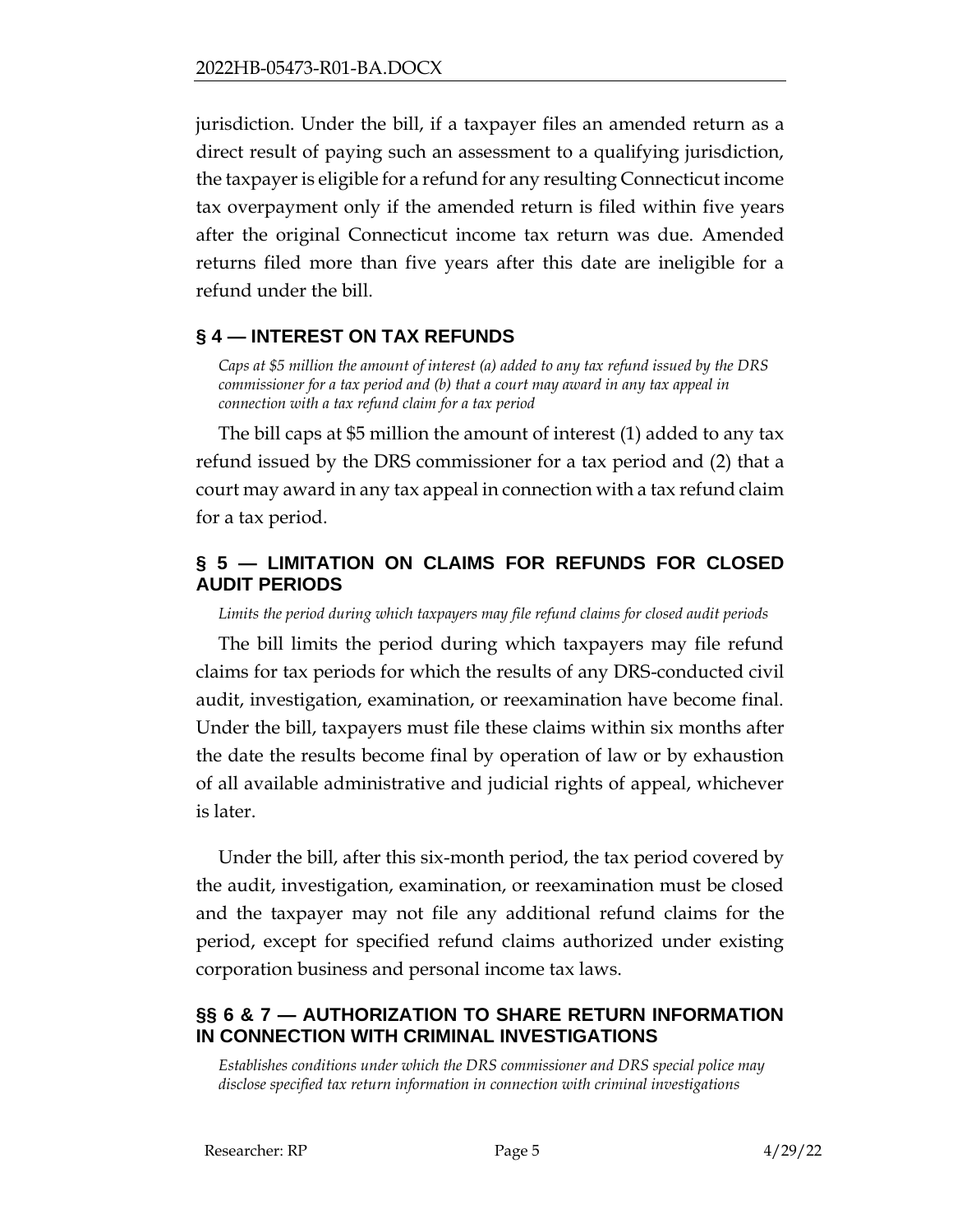The bill allows DRS special police, in connection with their official criminal tax investigation duties and the enforcement of any state criminal law, to disclose return information if doing so is necessary to obtain information that is not otherwise reasonably available (see BACKGROUND).

The bill also allows the DRS commissioner, subject to any terms and conditions he prescribes, to disclose returns and return information to authorized members of organized local police departments upon a written request by the department's police chief. The request must:

- 1. establish the return or return information's relevance to an authorized investigation into a state criminal law violation being conducted by the department;
- 2. establish that no other source of such information is available to the department; and
- 3. include the name of each department member who will be authorized to receive the information.

The DRS commissioner may disclose the information if he deems it relevant to the investigation. The bill prohibits any police department member who receives the information from disclosing it except in connection with a criminal prosecution, including related judicial proceedings, when the information is directly involved in and necessary to the prosecution. Violators are subject to a fine up to \$1,000, up to one year in prison, or both.

# <span id="page-5-0"></span>**§§ 8-14 — DRS SPECIAL POLICE**

*Designates DRS special police as "peace officers," giving them certain powers and legal protections under state law*

The bill expands the definition of "peace officer" to include DRS special police and makes conforming changes. Under current law, DRS special police have many, but not all, the powers and protections afforded to peace officers. By designating them as peace officers, the bill specifically allows them to, among other things: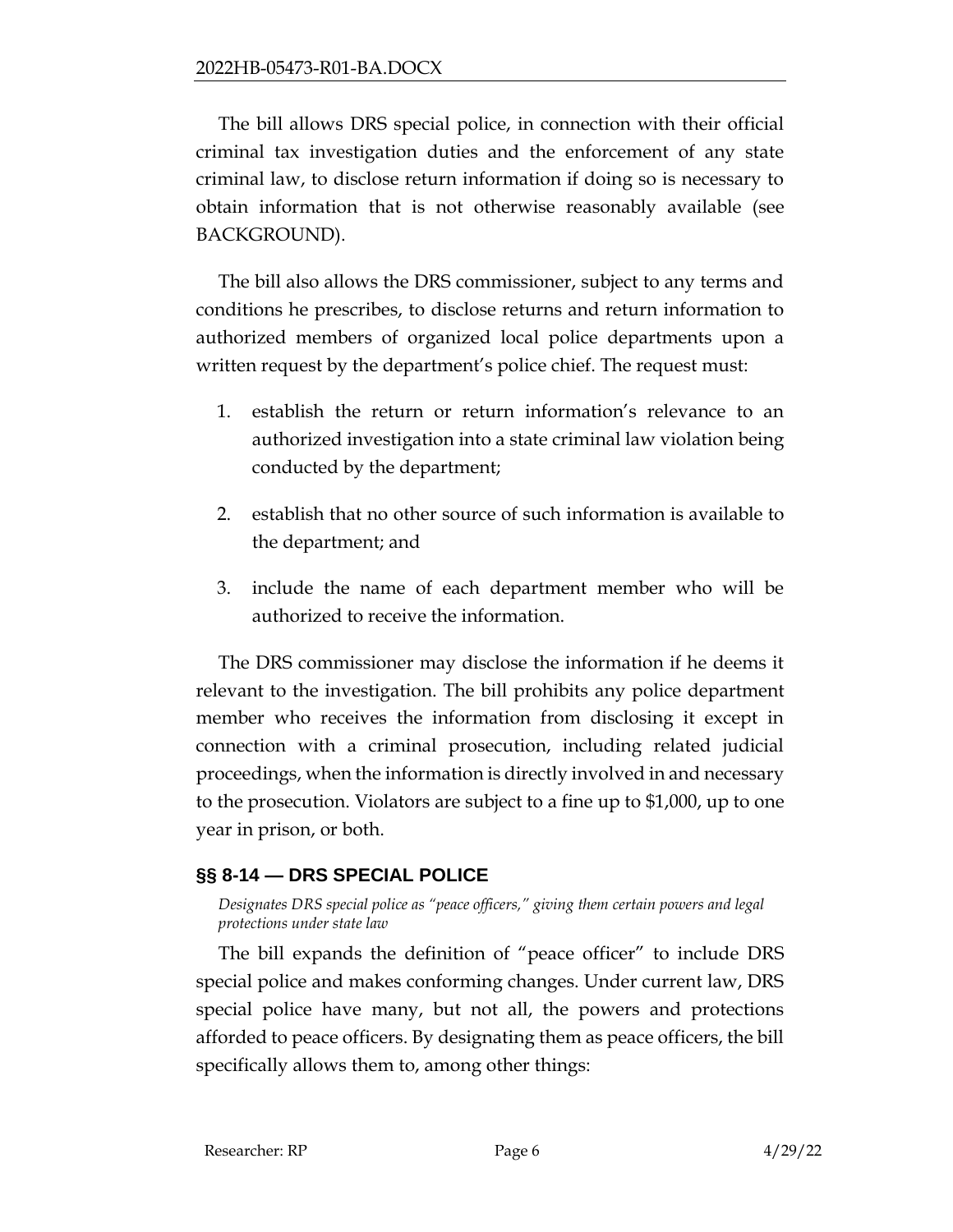- 1. use a hand-held cellphone while driving while performing official duties within the scope of their employment (CGS § 14- 296aa),
- 2. be considered peace officers under the state's Blue Alert system, which can be used to apprehend anyone suspected of killing or seriously injuring a peace officer or to locate any officer who is missing  $(CGS \$  29-1k),
- 3. obtain a motor vehicle's event data recorder pursuant to a search warrant (CGS § 14-164aa), and
- 4. be considered peace officers subjected to a substantial risk of bodily injury at the scene of 1st degree arson (CGS § 53a-111).

By law, the DRS special police are appointed by the emergency services and public protection commissioner and have all the powers of state police.

## <span id="page-6-0"></span>**§§ 15 & 16 — NONRESIDENT COMPOSITE INCOME TAX RETURNS**

*Codifies an existing DRS policy by allowing pass-through entities to elect to remit composite income tax on behalf of their nonresident members*

## *Composite Return Election*

The bill codifies an existing DRS policy by allowing pass-through entities (PE) (i.e., affected business entities) to elect, on an annual basis, to remit composite income tax on behalf of their nonresident members. (Under the policy, if a PE makes this election, its nonresident members are excused from filing their own Connecticut personal income tax returns if they have no Connecticut source income other than from the electing PE.) Under the bill, the PEs must (1) make this election by the due date or extended due date for filing their PE tax returns and (2) file the composite returns subject to any requirements and conditions the DRS commissioner prescribes in the return form and instructions.

## *Calculating the Tax Due*

A PE that makes this election must remit to DRS the composite income tax, plus any applicable interest and penalties, on behalf of each of its nonresident individual members. Under the bill, these payments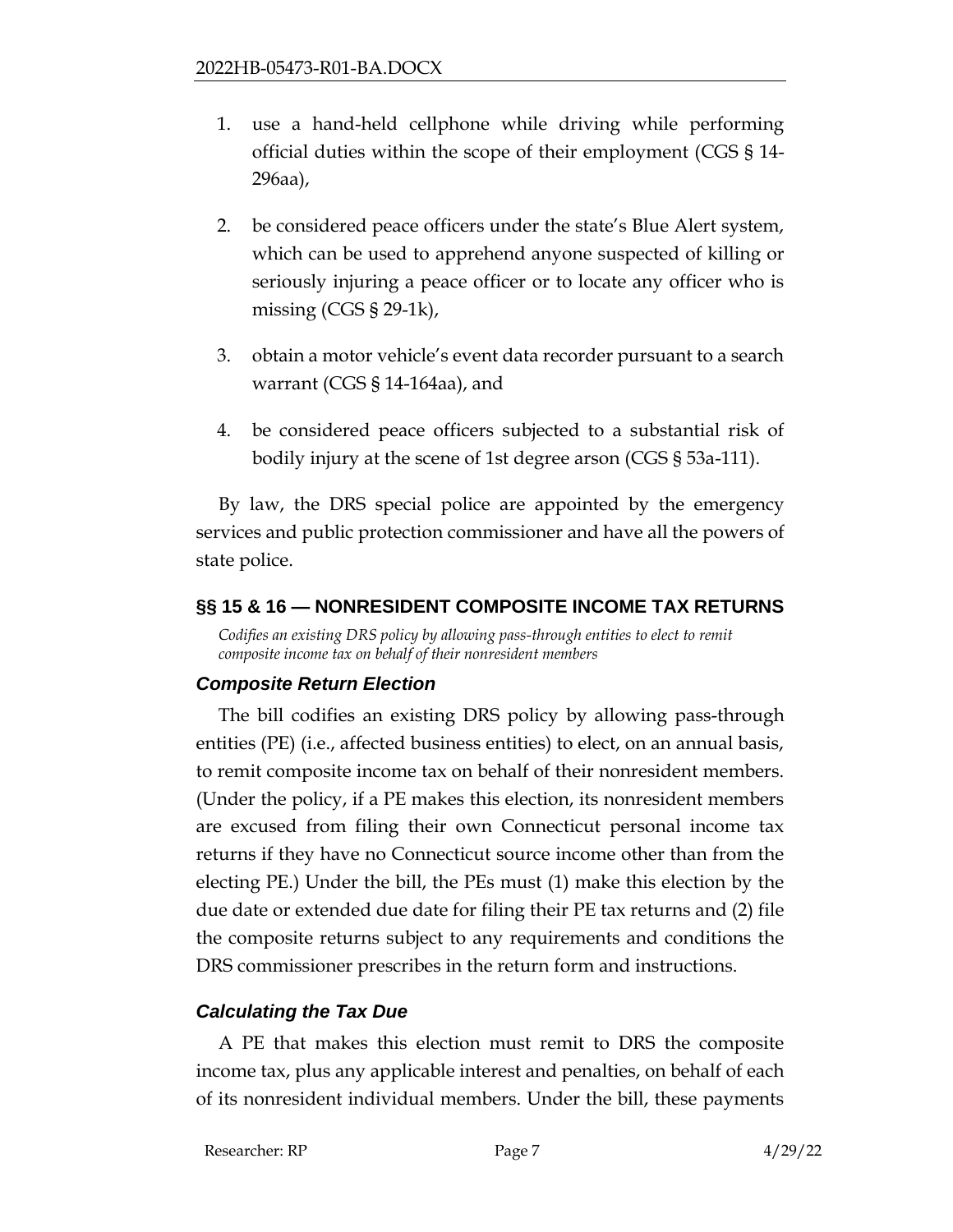are considered personal income tax payments by the nonresident individuals for the taxable period.

The composite income tax due on behalf of each nonresident individual member is (1) each member's distributive share of the PE's Connecticut source income multiplied by 6.99%, minus (2) each member's PE tax credit. The amount due on any member's behalf may not be less than zero. Composite income tax payments are due at the same time as PE tax payments and subject to the same penalties and interest.

## *Nonresident Filing and Payment Requirements*

Under the bill, if the only Connecticut source income for the nonresident member (or in the case of joint filers, the nonresident member and spouse) is from one or more electing PEs, the composite income tax return and payment the PE remitted on his or her behalf satisfies his or her Connecticut income tax filing and payment requirements. But the nonresident member (or member and spouse) is not excused from filing a separate Connecticut income tax return if he or she has Connecticut source income from sources other than the electing PE. Any such member must receive credit for the composite income tax payment the PE made on his or her behalf.

In either case, the DRS commissioner may make any deficiency assessments against the PE or the member, but the member's assessment must be limited to his or her share of the deficiency. These deficiency assessments generally must be made within three years after the PE annual return's filing, except as provided under existing law for income tax collections in which a taxpayer has not filed a return, committed fraud, or otherwise intended to evade the taxes due.

## <span id="page-7-0"></span>**§§ 17-19 — TECHNICAL CORRECTIONS TO THE ESTATE AND GIFT TAX LAWS**

*Makes technical corrections to the estate and gift tax laws*

The bill reestablishes definitions of "federal basic exclusion amount" under the estate and gift tax laws and corrects a reference to the taxable threshold for filing estate tax returns with the DRS commissioner.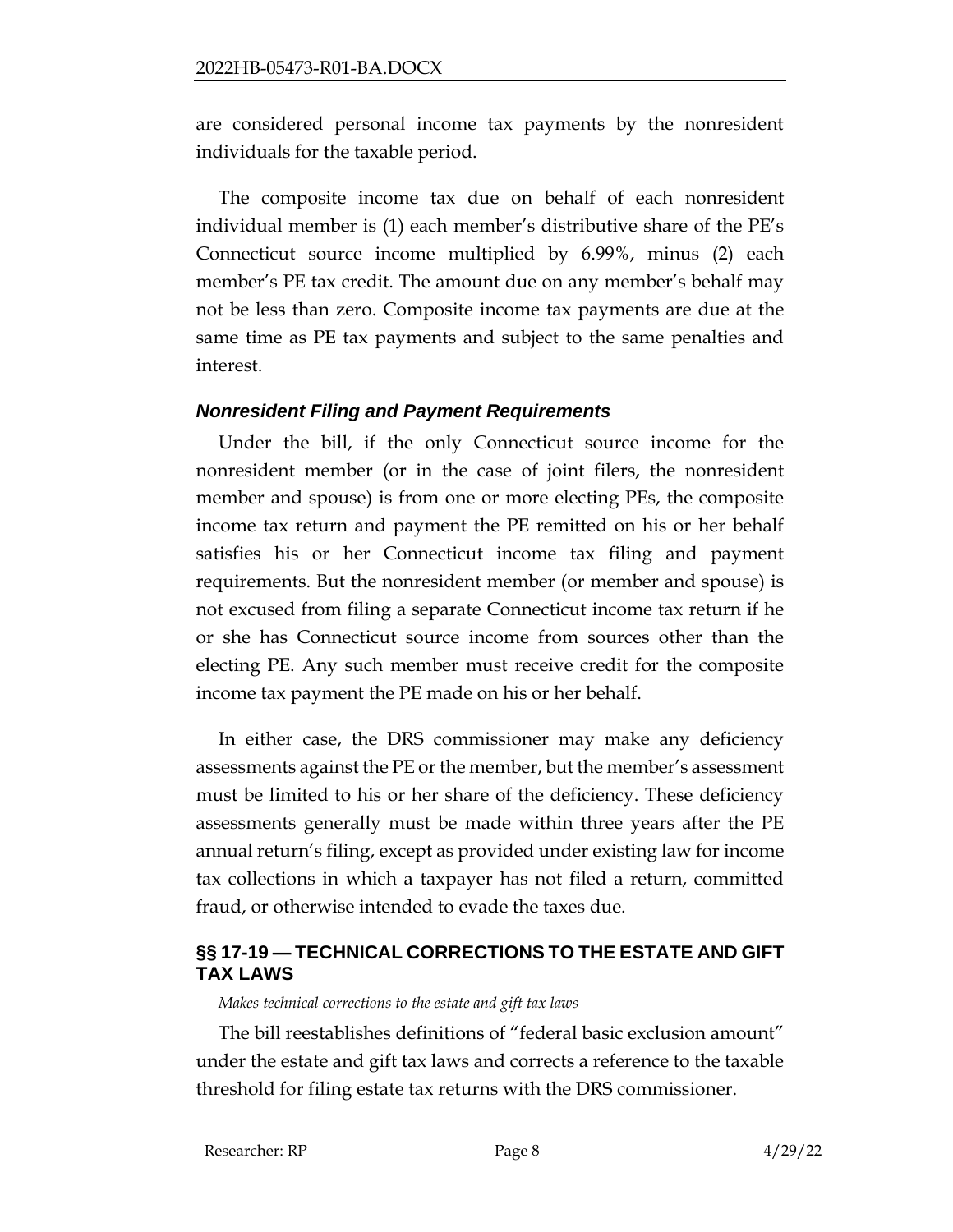Under the bill, "the federal basic exclusion amount" is the dollar amount published annually by the Internal Revenue Service (1) at which a decedent would be required to file a federal estate tax return based on the value of his or her gross estate and federal taxable gifts, or (2) for the gift tax, over which a donor would owe federal gift tax based on the value of the donor's federally taxable gifts. The same definitions applied under prior law.

## <span id="page-8-0"></span>**§ 20 — CONVEYANCE TAX CREDIT AGAINST THE INCOME TAX**

*Modifies the conveyance tax credit that applies against the personal income tax*

Current law allows taxpayers who paid conveyance tax at the 2.25% marginal rate to claim a property tax credit against their state income tax liability based on the amount they paid in conveyance tax at this rate. The bill instead allows them to claim a credit equal to the tax paid they paid in excess of 1.25% on the portion of sales price exceeding \$800,000. (By law, the 2.25% rate applies to any portion of a residential dwelling's sales price that exceeds \$2.5 million; the 1.25% rate applies to any portion that exceeds \$800,000 and is less than or equal to \$2.5 million.)

As under existing law, taxpayers may use the conveyance tax payment as the basis for the property tax credit for three years, beginning in the third tax year after the year in which the taxpayer paid the conveyance tax. The credit in each year cannot exceed 33.3% of the eligible tax payment. The bill also makes technical changes.

## <span id="page-8-1"></span>**§§ 21-30 — SALES AND USE TAX REASSESSMENTS**

*Authorizes the DRS commissioner to impose more than one sales and use tax deficiency assessment (i.e., reassessments) for a tax period*

## *Deficiency Assessments and Reassessments*

The bill authorizes the DRS commissioner to impose more than one sales and use tax deficiency assessment (i.e., reassessments) for a tax period. Current law allows him to impose only one assessment per tax period, except (1) in the case of fraud or tax evasion, where a return was filed, or (2) if he finds new information warranting more than one assessment, regardless of whether a return was filed.

The bill subjects these reassessments to the same requirements that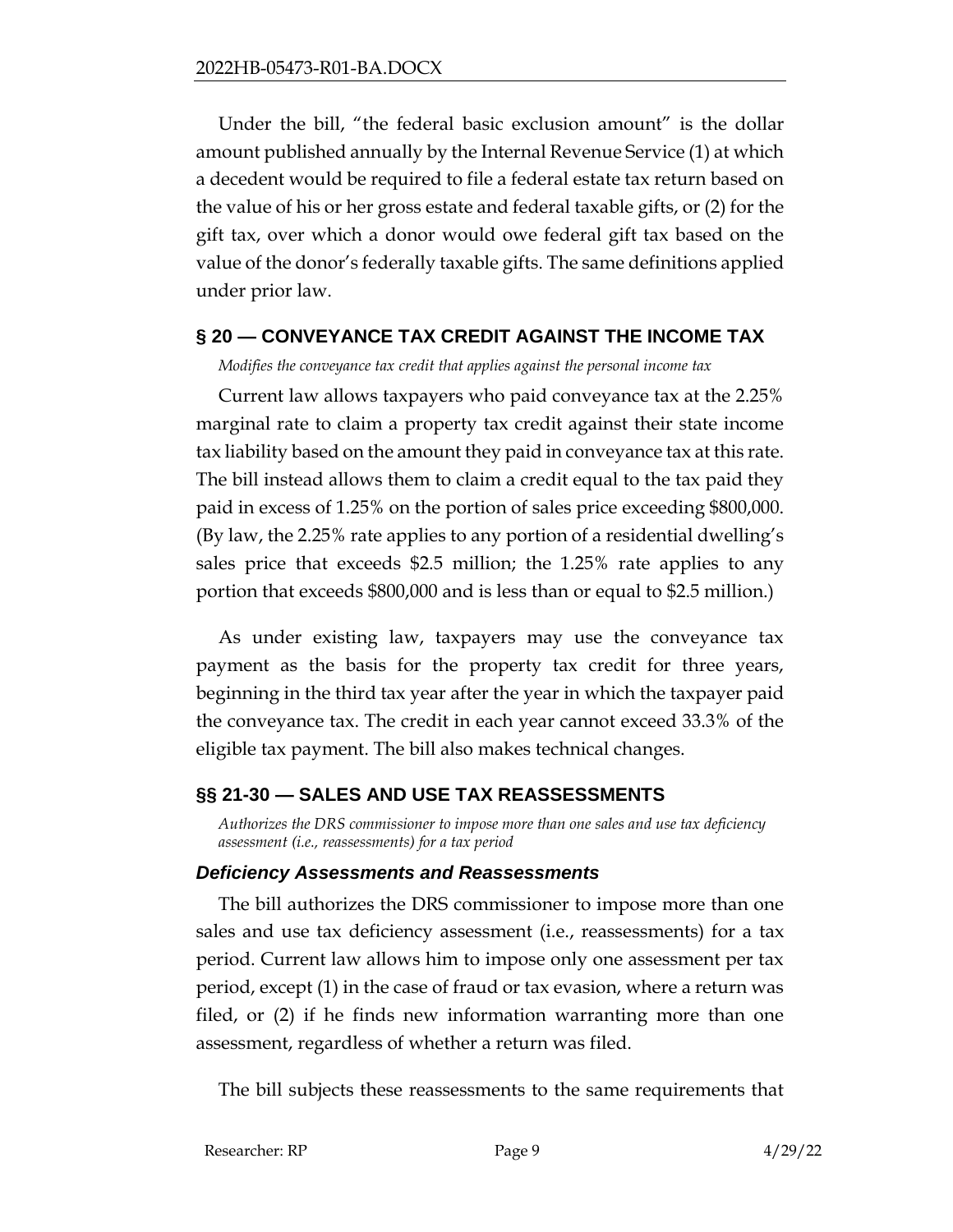apply to deficiency assessments under existing law, including interest, penalty, notice, and statute of limitations provisions. (With certain exceptions, the DRS commissioner generally has three years from the tax return's due date to make a deficiency assessment. This three-year limitation does not apply under specified conditions (e.g., in the case of fraud or tax evasion) or if the taxpayer did not file a return for the filing period.) The bill also makes numerous conforming changes throughout the sales and use tax law.

Existing law authorizes the commissioner to issue a written notice of estimate, assessment, and penalty to sales and use taxpayers that fail to file a tax return. The bill specifies that these provisions do not preclude the commissioner from issuing a deficiency assessment or reassessment for any period for which he has issued such a written notice.

## *Jeopardy Tax Collections*

The bill similarly authorizes the DRS commissioner to impose reassessments in sales and use tax jeopardy tax collections (i.e., when the commissioner takes action to collect sales and use taxes that are assessed but not yet due when he believes that the tax will be jeopardized by delay). It subjects these reassessments to the same requirements that currently apply to jeopardy assessments.

## *Written Protests*

Current law authorizes taxpayers against whom a sales and use tax assessment or jeopardy assessment has been made (or any person directly interested) to petition for a reassessment within 60 days after receiving notice of the assessment. The bill instead allows them to file a written protest for the assessment and extends this same authorization to taxpayers against whom a reassessment or jeopardy reassessment has been made. The bill also makes conforming changes.

## <span id="page-9-0"></span>**§ 31 — STATUTE OF LIMITATIONS ON COLLECTION ACTIONS**

*Generally prohibits the DRS commissioner from collecting a tax after 10 years (1) from the date the tax was reported on a return filed with DRS or (2) in the case of an assessment, from the date the assessment became final*

The bill generally prohibits the DRS commissioner from collecting a tax after 10 years (1) from the date the tax was reported on a return filed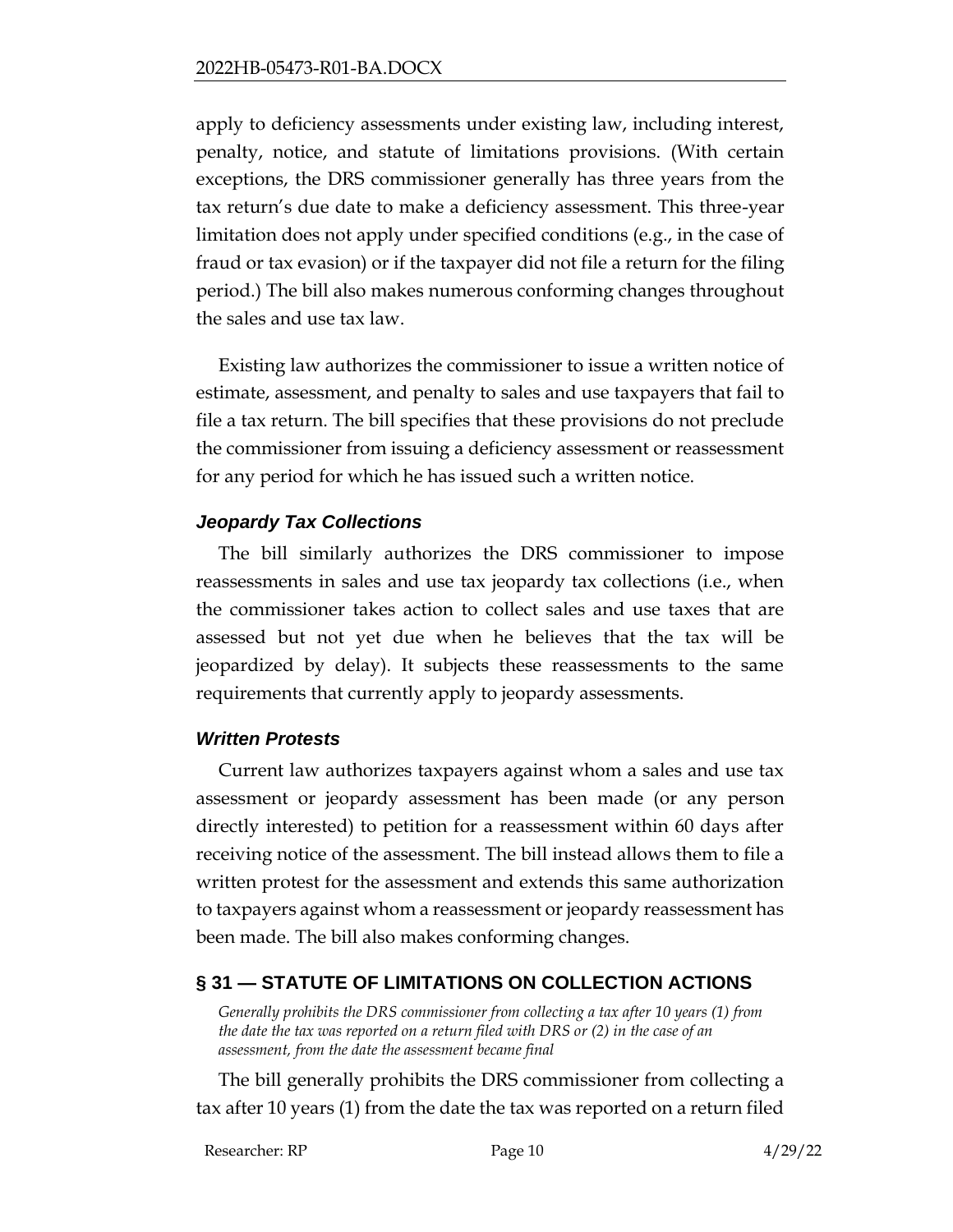with DRS or (2) in the case of an assessment, from the date the assessment became final. Any taxes that remain unpaid after the 10-year period are deemed abated as of the first day of the  $11<sup>th</sup>$  year succeeding the date on which the return was filed or the assessment became final, as applicable.

The 10-year statute of limitations does not apply to any taxes (1) for which the commissioner has entered into a compromise or closing agreement or (2) that have been secured by recording a lien on taxpayer's real or personal property.

## <span id="page-10-0"></span>**§ 32 — DRS STUDY ON SALE OF OUTSTANDING TAX LIABILITIES**

*Requires the DRS commissioner to study the feasibility of selling outstanding state tax liabilities and report his findings and recommendations to the legislature by January 1, 2023*

The bill requires the DRS commissioner to study the feasibility of selling outstanding state tax liabilities. The study must:

- 1. identify the current balance of these liabilities and their breakdown by tax type;
- 2. analyze or project the amount of revenue the state could generate from selling these liabilities; and
- 3. provide the commissioner's conclusion as to whether the state should sell them, and if he so concludes, identify any legislative changes required to do so.

The commissioner must submit the study's findings and recommendations to the Finance, Revenue and Bonding Committee by January 1, 2023. He may consult with any people, businesses, and state agencies he deems necessary or appropriate for the study and may enter into a contract with a public or private entity to prepare the report.

# <span id="page-10-1"></span>**§§ 33 & 34 — OUT-OF-STATE DEBT COLLECTIONS**

*(1) Extends existing laws on enforcing tax debts in other states to the District of Columbia and (2) requires the attorney general and DRS commissioner, by February 15, 2023, to report to the legislature on these enforcement efforts during the 2021 and 2022 calendar years*

## *Enforcement of Tax Debts in Other States*

Researcher: RP Page 11 4/29/22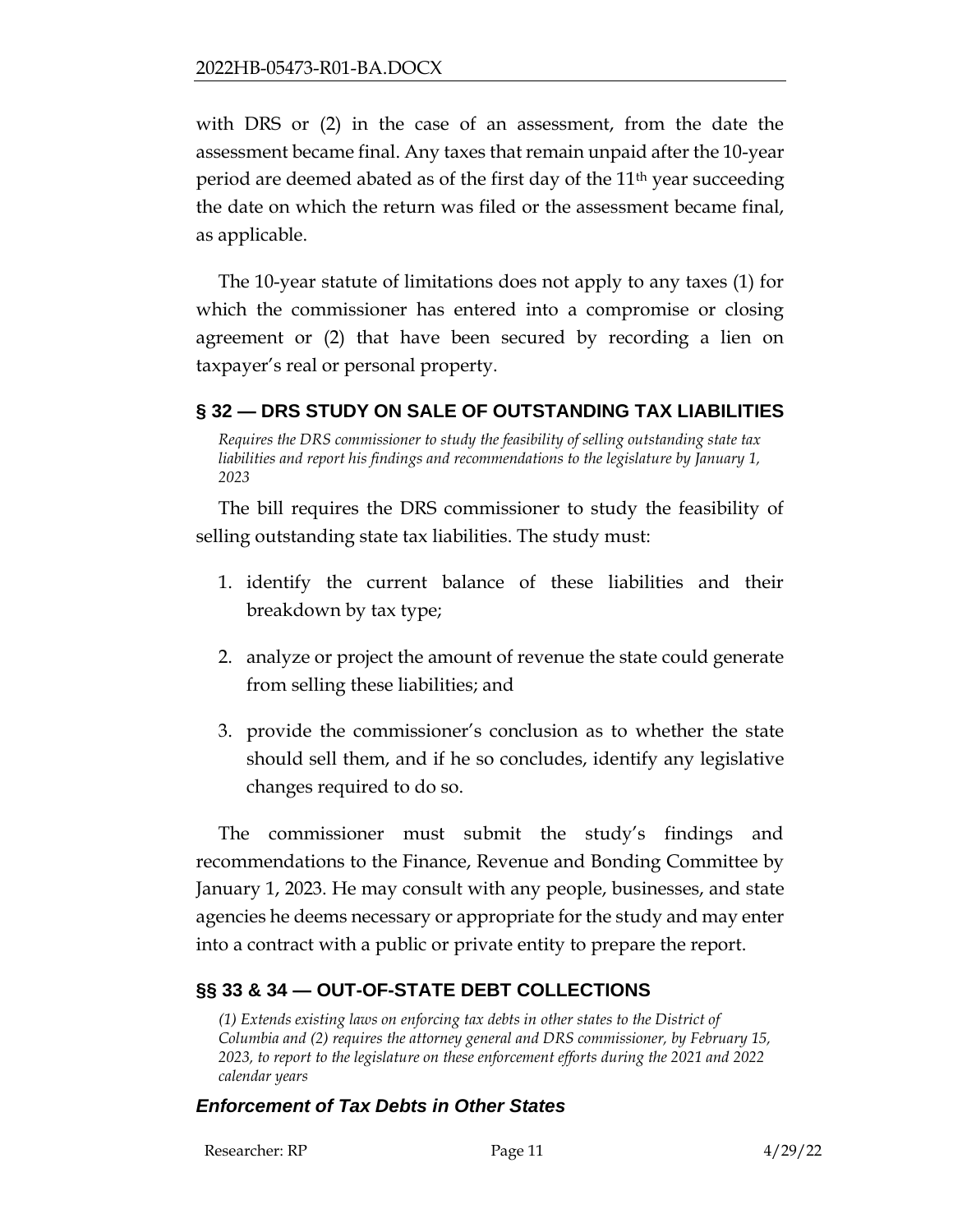Existing law allows the attorney general, at the DRS commissioner's request, to bring suit in the appropriate court in any other state to collect any tax legally due to Connecticut. It also allows any political subdivision of the state to bring these suits to collect any tax due to it. The bill allows the attorney general and political subdivisions to also file these suits in the District of Columbia.

The law similarly requires state courts to enforce liabilities for taxes imposed by other states and their subdivisions that are similar to those imposed in Connecticut as long as the other state extends the same privilege to Connecticut and its subdivisions. The bill extends these same provisions to taxes imposed by the District of Columbia and makes conforming changes to the related procedures for enforcing these taxes.

## *Legislative Report*

The bill requires the attorney general and DRS commissioner, by February 15, 2023, to jointly report to the Finance, Revenue and Bonding Committee on the attorney general's enforcement efforts under this law. The report must cover the 2021 and 2022 calendar years and include the (1) number of these suits the attorney general brought during this period, (2) states in which they were brought, and (3) amount of taxes recovered as a result.

## <span id="page-11-0"></span>**§ 35 — CONDITIONS FOR LICENSE OR PERMIT ISSUANCE OR RENEWAL**

*Expands the circumstances under which the DRS commissioner is prohibited from issuing or renewing certain permits or licenses*

Existing law bars the DRS commissioner from issuing or renewing certain permits or licenses for any applicant who he determines (1) has failed to file any required tax returns or (2) owes any state taxes for which all administrative or judicial remedies have expired or been exhausted. The bill additionally bars him from issuing or renewing these licenses or permits if he determines that the applicant has a "related person" with outstanding returns or taxes. The related person must file any outstanding returns and pay any taxes owed, or arrange to do so, to the commissioner's satisfaction before the commissioner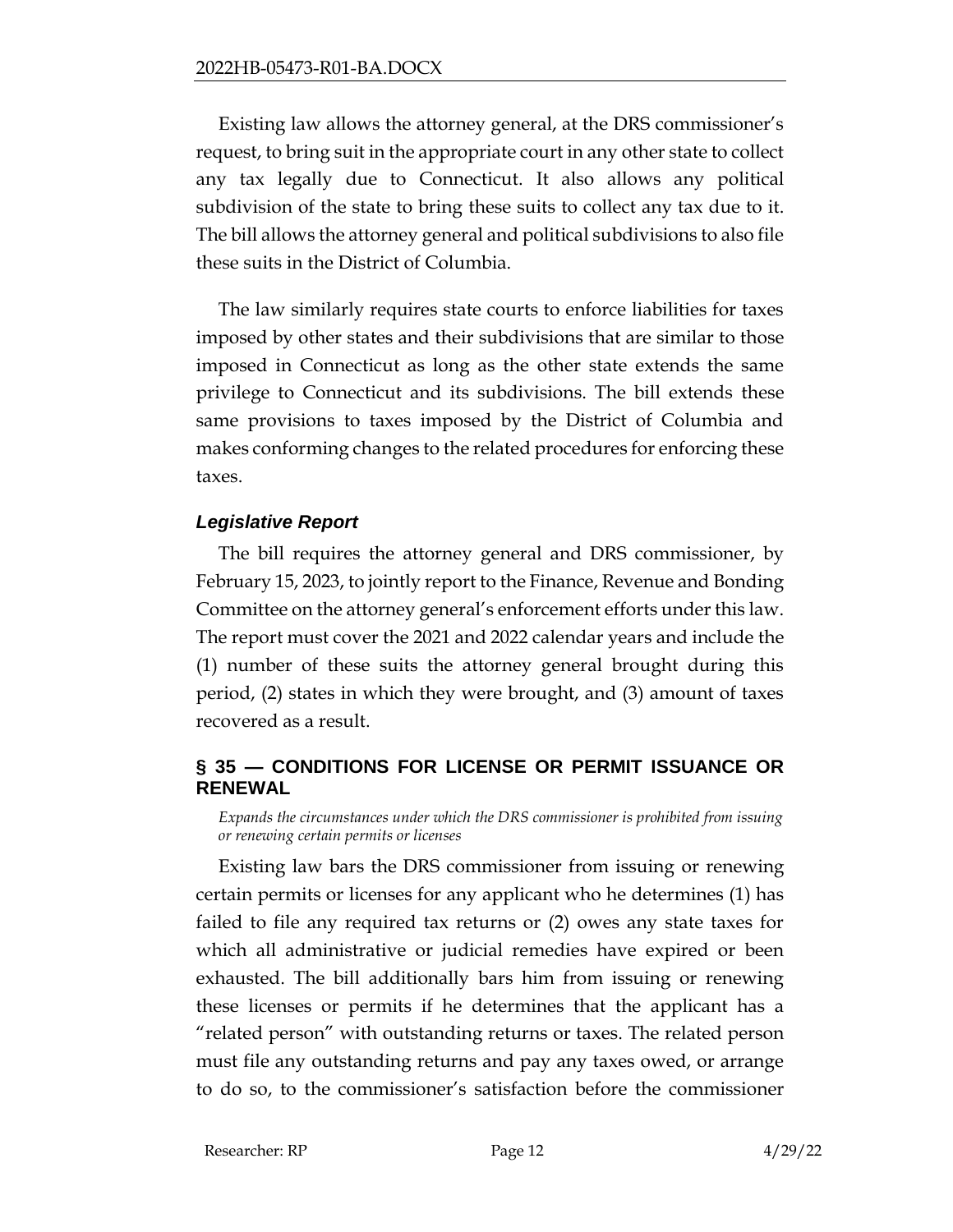may issue or renew the license or permit. These same requirements apply to the applicants under existing law.

Under the bill, a "related person" is a person or entity (i.e., corporation, partnership, association, or trust) that (1) controls or is controlled by the applicant, (2) is controlled by another person or entity that controls the applicant, or (3) is a member of the same controlled group as the applicant. In the case of a corporation, "control" means directly or indirectly owning 50% or more of the combined voting power of all classes of its stock. In the case of a trust, control means directly or indirectly owning 50% or more of the beneficial interest of the trust's principal or income. Ownership is defined as in federal income tax law.

By law, these provisions apply to applicants for a (1) cigarette dealer, distributor, or manufacturer license; (2) tobacco product distributor or unclassified importer license; or (3) sales tax seller's permit.

## <span id="page-12-0"></span>**§ 36 — PERSONAL INCOME TAX STUDY**

*Requires the DRS commissioner to study alternative approaches for imposing the personal income tax with respect to taxpayer residency*

The bill requires the DRS commissioner to study alternative approaches for imposing the personal income tax with respect to taxpayer residency. The study must identify legislative changes to (1) improve income tax collection or (2) implement an alternative approach for imposing the tax.

## <span id="page-12-1"></span>**BACKGROUND**

## *Tax Returns and Return Information*

By law, a "return" is any of the following filed with the DRS commissioner by, on behalf of, or with respect to, anyone: (1) a tax or information return; (2) an estimated tax declaration; (3) a refund claim; or (4) any license, permit, registration, or other application. The term also covers amendments or supplements, including supporting schedules, attachments, or lists that supplement or are part of a filed return.

"Return information" includes:

Researcher: RP Page 13 4/29/22